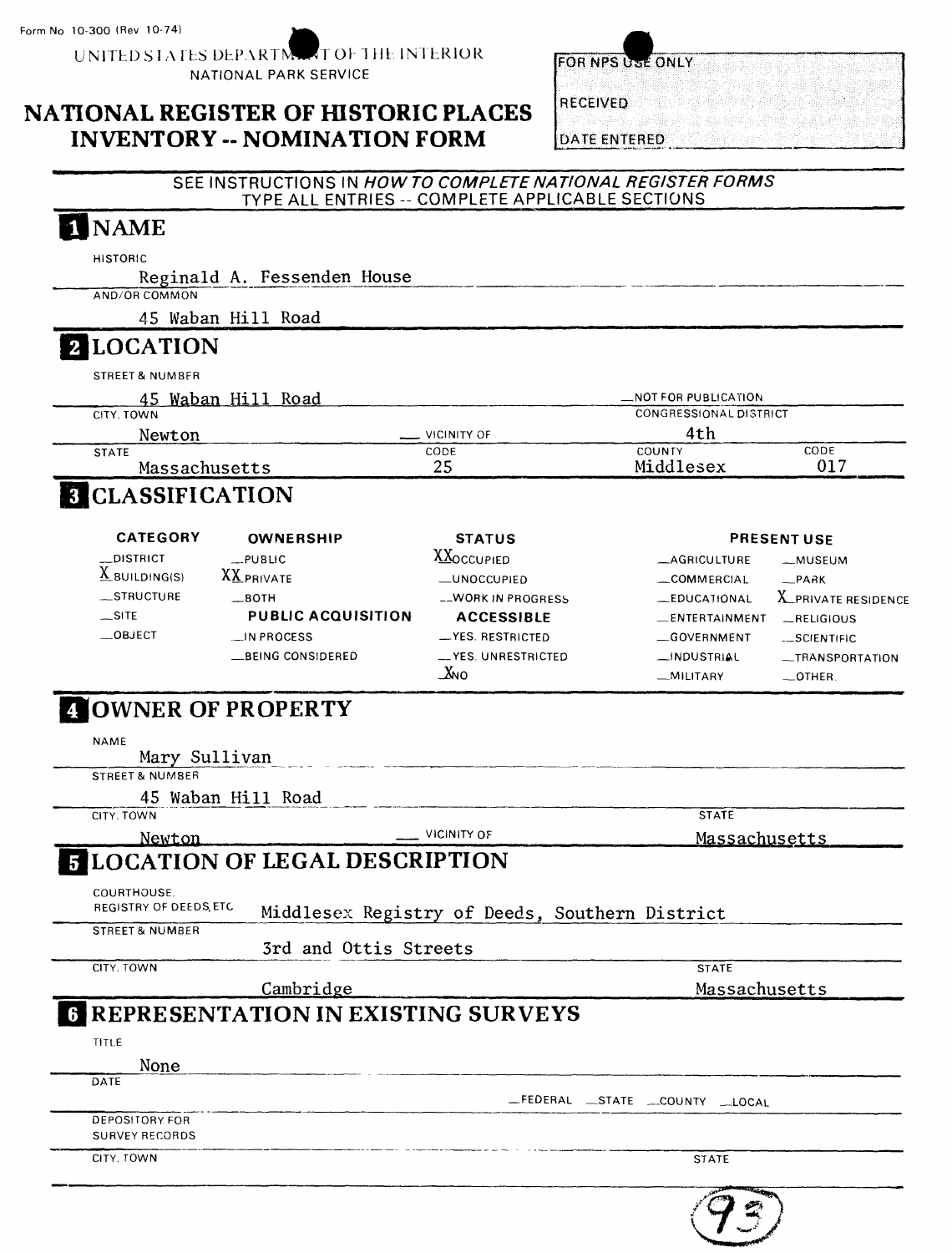

|               | <b>CONDITION</b>         |                      | <b>CHECK ONE</b>                                                 | <b>CHECK ONE</b> |                |
|---------------|--------------------------|----------------------|------------------------------------------------------------------|------------------|----------------|
| X_EXCELLENT   |                          | <b>LDETERIORATED</b> | <b>AUNALTERED</b>                                                | XXORIGINAL SITE  |                |
| $\equiv$ GOOD | Restored                 | <b>RUINS</b>         | $\equiv$ ALTERED                                                 | _MOVED           | $DATE$ _______ |
| $-$ FAIR      | X Unrestored - UNEXPOSED |                      |                                                                  |                  |                |
|               |                          |                      | DESCRIBE THE PRESENT AND ORIGINAL (IF KNOWN) PHYSICAL APPEARANCE |                  |                |

45 Waban Hill Road, the home of Reginald A. Fessenden from 1919 to 1932, is located in the Chestnut Hills section of Newton, Massachusetts. The three story brick-stucco building was constructed in 1919. The building is a venacular example of domestic architecture and does not follow an immediately recognizable architectural style. Some features of the building are a tiled roof, a hooded entrance, an unusually large chimney, casement windows, and a general lack of symmetry in the massing. The interior is characterized by a central hall floor plan. There is no indication that it is of any architectural importance or significance.

Reginald Fessenden moved to 45 Waban Hill Road in 1919. During his life Fessenden moved very often. Although this house is associated with the last 12 years of his life, he lived here longer than anyplace else. Fessenden also owned property in Bermuda where he spent much of his time in the last years of his life, but 45 Waban Hill Road remained his principle residence until his death in 1932.

The building's integrity is whole. No alterations or changes have been made to either the exterior or the interior of the building since the Fessenden period. Awnings over the windows in the east elevation are a slight intrusion.

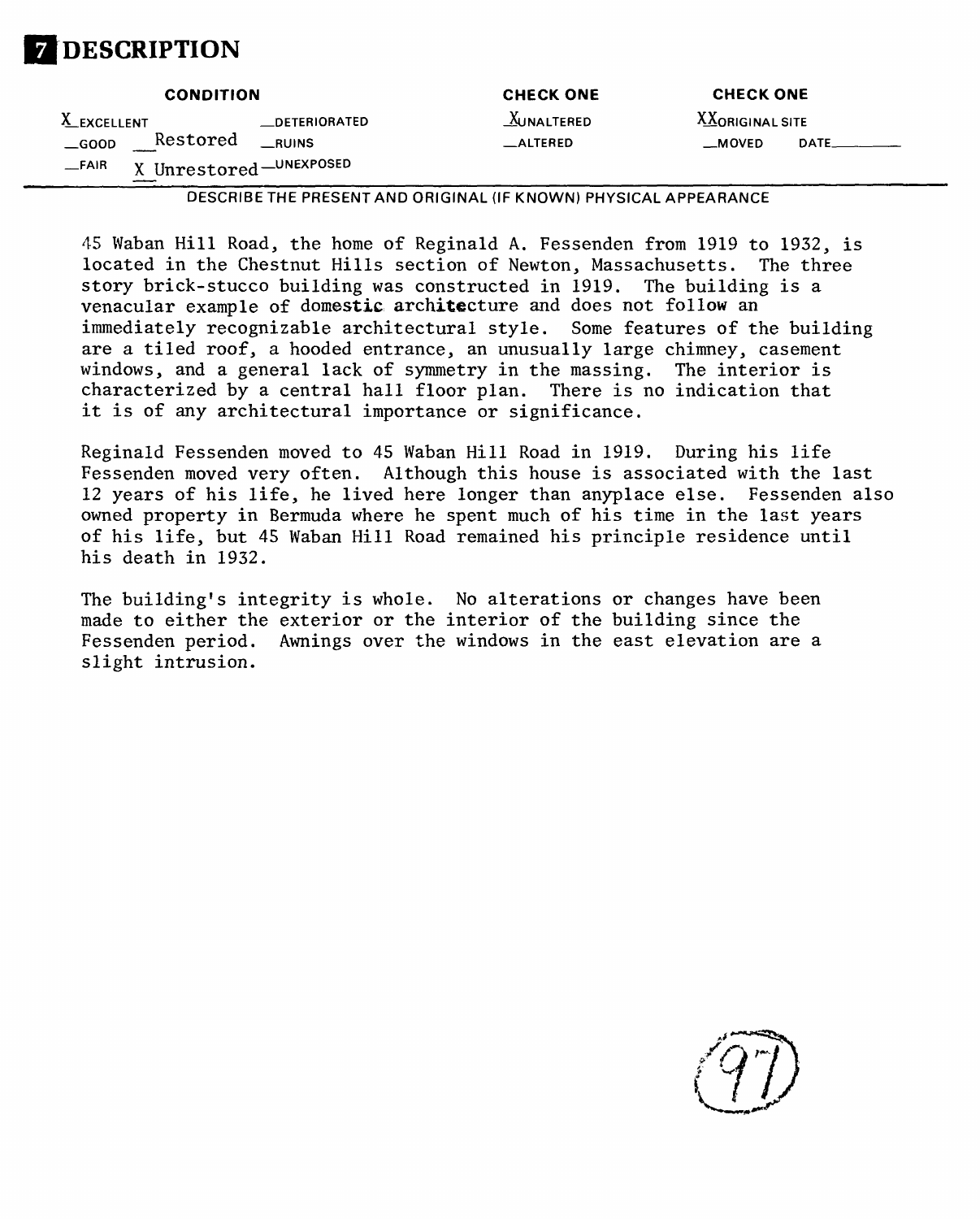| <b>PERIOD</b>                                                                                                  |                                                                                                                                                       | AREAS OF SIGNIFICANCE -- CHECK AND JUSTIFY BELOW                                                                                                       |                                                                                                                       |                                                                                                                             |
|----------------------------------------------------------------------------------------------------------------|-------------------------------------------------------------------------------------------------------------------------------------------------------|--------------------------------------------------------------------------------------------------------------------------------------------------------|-----------------------------------------------------------------------------------------------------------------------|-----------------------------------------------------------------------------------------------------------------------------|
| -PREHISTORIC<br>$-1400-1499$<br>$-1500-1599$<br>$-1600-1699$<br>$-1700-1799$<br>$XX_{1800-1899}$<br>$X_{1900}$ | <b>ARCHEOLOGY-PREHISTORIC</b><br>_ARCHEOLOGY-HISTORIC<br><b>AGRICULTURE</b><br><b>_ARCHITECTURE</b><br>$\_ART$<br>$\equiv$ COMMFRCE<br>COMMUNICATIONS | COMMUNITY PLANNING<br>CONSERVATION<br>__ECONOMICS<br><b>EDUCATION</b><br>_ENGINEERING<br>EXPLORATION/SETTLEMENT<br><b>NDUSTRY</b><br><b>LINVENTION</b> | LLANDSCAPE ARCHITECTURE<br>__LAW<br><b>LLITERATURE</b><br>_MILITARY<br>__MUSIC<br>_PHILOSOPHY<br>_POLITICS/GOVERNMENT | RELIGION<br>A_SCIENCE<br>__SCULPTURE<br>__SOCIAL/HUMANITARIAN<br>$-$ THEATER<br>_TRANSPORTATION<br>$\equiv$ OTHER (SPECIFY) |
| <b>SPECIFIC DATES</b>                                                                                          | 1919-1932                                                                                                                                             | BUILDER/ARCHITECT                                                                                                                                      | unknown                                                                                                               |                                                                                                                             |

#### **STATEMENT OF SIGNIFICANCE**

**SIGNIFICANCE**

Reginald Aubrey Fessenden was born October 6, 1866, at East Bolton, Quebec, Canada, the son of a clergyman. As a child Fessenden became a voracious reader and was especially fascinated by stories of invention and inventors. Although his parents did not disapprove of his reading, they feared that the boy would be carried away by the romance of invention. In the hope that a rigorous education would turn their son's interest to more serious subjects than invention, the Fessenden's sent him to private schools. In 1918 he graduated from Bishops College in Lennoxville, Quebec.

In 1884 Fessenden left home to accept a position in Bermuda as principal of a local institute. In Bermuda Fessenden decided that his vocation was still to become an inventor and in 1886 he moved to New York City. There he found employment with the Edison Machine Works as a tester. A year later Thomas Edison recognized Fessenden's abilities and promoted him to the position of chief chemist. Fessenden worked in Edison's laboratory for three years. While there he discovered an insulating material that was both flexible and fireproof.

In 1890 Fessenden moved to Pittsfield, Massachusetts, as chief electrician of the Westinghouse Electric and Manufacturing Company. He remained in Pittsfield for only two years before moving to Purdue University as a professor of electrical engineering. A year later he accepted an offer to fill the newly created chair of electrical engineering at the Western University of Pennsylvania (later University of Pittsburgh). Fessenden taught at the University of Pittsburgh until 1900, when he decided to join the United States Weather Bureau. His ten year stay in academia had given him the opportunity to study and to conduct research. It was during this time that he turned his full attention to the science of wireless telegraphy. By the time he left Pittsburgh, he was familiar with the subject and had already formulated ideas relevant to radio broadcasting.

Arriving in Washington in 1900, Fessenden worked for the United States Weather Bureau for only two years. In 1902 he left the government employment to form the National Electric Signalling Company. Between 1902 and 1910 he worked with the company as its chief engineer. It was during this period that he made the discovery for which he is best remembered, the transmission of speech and music. In 1910 the financial backers of the National Electric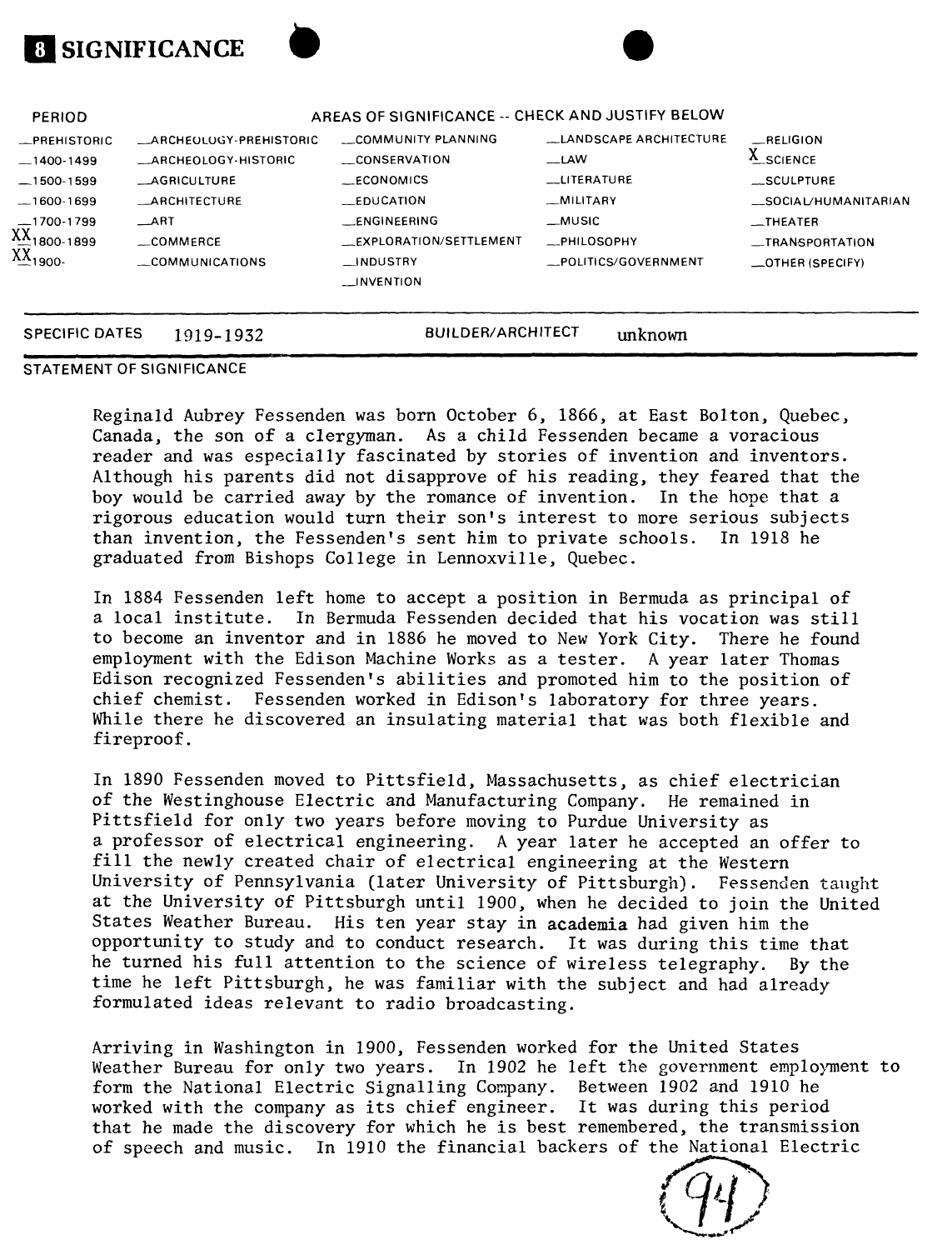# **MAJOR BIBLIOGRA .1ICAL REFERENCES**

G. L. Archer, History of Radio, (New York, 1938). Helen M. Fessenden, Fessenden, Builder of Tomorrows, (New York, 1940). "Reginald A. Fessender," Dictionary of American Biography, 21, (New York, 1944). Ormand Raby, Radio's First Voice: The Story of Reginald Fessenden (Toronto,

## **JGEOGRAPHICAL DATA**

ACREAGE OF NOMINATED PROPERTY **less than one acre** UTM REFERENCES



**VERBAL BOUNDARY DESCRIPTION**

### **LIST ALL STATES AND COUNTIES FOR PROPERTIES OVERLAPPING STATE OR COUNTY BOUNDARIES**

| <b>STATE</b> | CODE | COUNTY | CODE |
|--------------|------|--------|------|
| <b>STATE</b> | CODE | COUNTY | CODE |

### **FORM PREPARED BY**

**NAME/TITLE**

| Mr. James Sheire, Historian                   |                  |  |
|-----------------------------------------------|------------------|--|
| ORGANIZATION                                  | DATE             |  |
| Historic Sites Survey - National Park Service | 8/6/75           |  |
| STREET & NUMBER                               | <b>TELEPHONE</b> |  |
| 1100 L Street NW.                             |                  |  |
| CITY OR TOWN                                  | <b>STATE</b>     |  |
| Washington                                    |                  |  |

### **12 STATE HISTORIC PRESERVATION OFFICER CERTIFICATION**

**THE EVALUATED SIGNIFICANCE OF THIS PROPERTY WITHIN THE STATE IS.** 

| NATIONAL $\underline{X}$ | $STATE$ <sub>______</sub> | LOCAL |
|--------------------------|---------------------------|-------|
|--------------------------|---------------------------|-------|

**As the designated State Historic Preservation Officer for the National Historic Preservation Act of 1966 (Public Law 89-665), I hereby nominate this property for inclusion in the National Register and certify that it has been evaluated according to the criteria and procedures set forth by the National Park Service.**

**FEDERAL REPRESENTATIVE SIGNATURE**

| <b>TITLE</b>                                                                                         | DATE        |
|------------------------------------------------------------------------------------------------------|-------------|
| <b>FOR NPS USE ONLY</b><br>I HEREBY CERTIFY THAT THIS PROPERTY IS INCLUDED IN THE NATIONAL REGISTER. |             |
|                                                                                                      | DATE        |
| DIRECTOR, OFFICE OF ARCHEOLOGY AND HISTORIC PRESERVATION<br>IATTEST:                                 | <b>DATE</b> |
| <b>KEEPER OF THE NATIONAL REGISTER</b>                                                               | -- 1994     |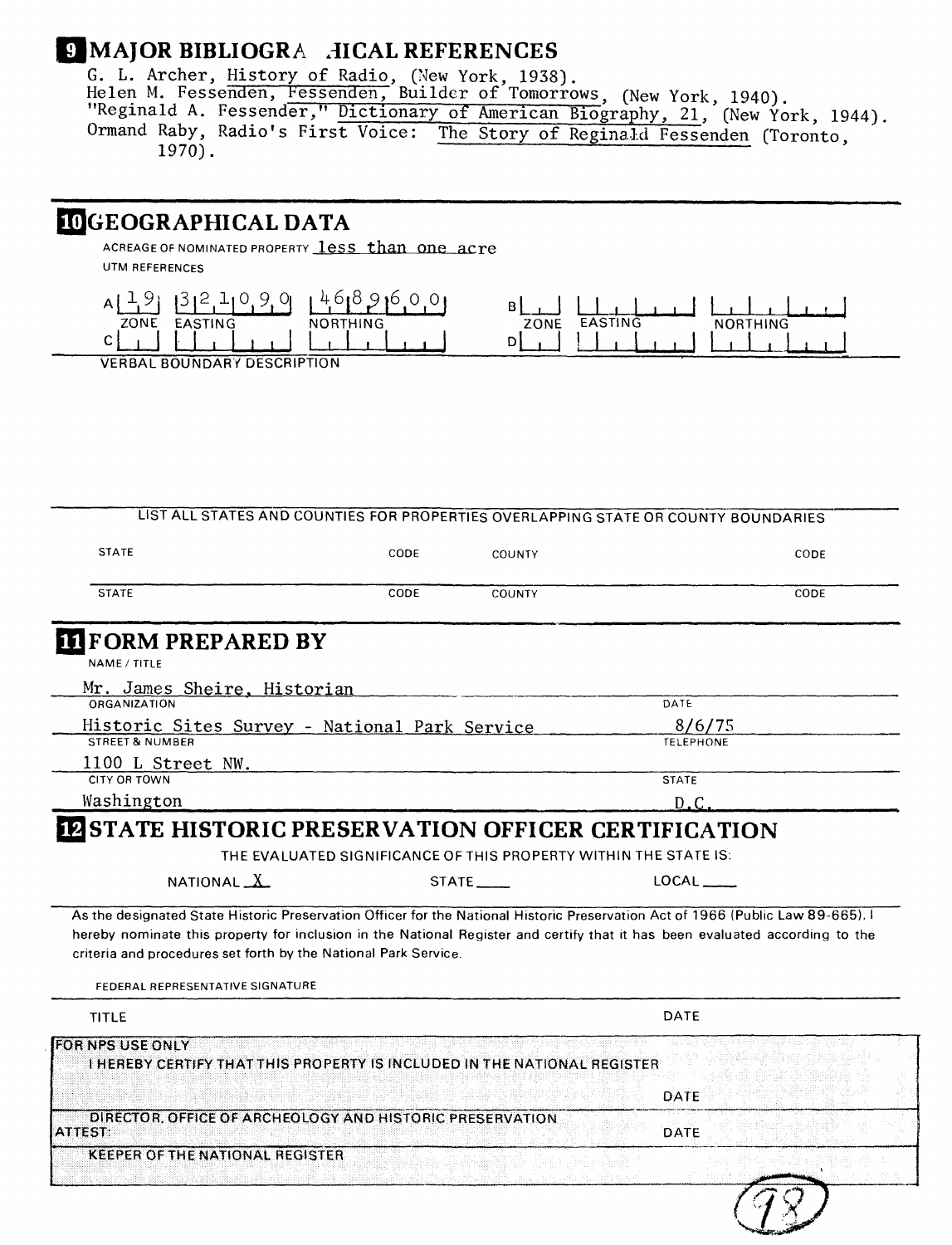

**NATIONAL PARK SERVICE**

**FORNPSUSEONIY**

**RECEIVED**

### **NATIONAL REGISTER OF HISTORIC PLACES INVENTORY - NOMINATION FORM**

| DATE ENTERED |  |  |
|--------------|--|--|

Reginald A. Fessenden House

| <b>CONTINUATION SHEET</b> | ITEM NUMBER | PAGE |  |  |
|---------------------------|-------------|------|--|--|
|                           |             |      |  |  |

Signalling Company fired Fessenden. In the following years he worked for various organizations as a consultant, but his principle occupation was that of a private inventor. Although he made numerous inventions between 1910 and 1928, he lived throughout this period on the edge of poverty. In 1928 after a lengthy court fight the National Electric Signalling Company reached a settlement with Fessenden for their use of his patents. The money allowed Fessenden to live out the rest of his life in comfort. He died July 22, 1932, at his winter home in Bermuda.

The major determinant in Reginald Fessenden's position in the history of science and invention in the United States is his contributions to radio. By the time Fessenden turned his full attention to the study of wireless communication around 1890, the basic scientific discoveries pertaining to electromagnetism had been made. Such men as James Clark Maxwell and Heinrich Hertz had already made the pure science discoveries that men such as Fessenden filled in. By the 1890's numerous scientists in Europe and the United States were at work on the practical application of Hertz's discovery of radio waves. In 1895 Guglielmo Marconi was the first to transmit and receive Hertzian waves without the use of wire. Marconi introduced the age of wireless telegraphy. Fessenden's first and most significant contribution to radio was the improvements he made in transmitters. In 1904 he invented the rotary spark gap transmitter for use in radio telegraphy. In 1901 he applied for a patent for a high frequency alternator for the generation of continuous waves that would make possible the transmission of the human voice. In 1906 at Brant Rock, Massachusetts, Fessenden built an 80,000 cycle per second alternator which he used to make the first transmission of music and speech. (He had in 1900 made an make the first transmission of music and speech. imperfect voice transmission in Washington.) As Marconi introduced the age of wireless telegraphy so Fessenden introduced the age of wireless telephony. In addition to his discovery of the transmission of music and speech, Fessenden was responsible for a wide range of other technical innovations covering almost all of radio. In 1902 he was the first to demonstrate the heterodyne principle whereby two separate frequencies are combined at the receiver to produce one audible frequency. He also made improvements in antenna and countless other individual items in radio's complex apparatus. When Fessenden died in 1932, the New York Times obituary writer quoted Elihu Thomson as saying of Fessenden, "He was the greatest wireless inventor of the age, greater than Marconi."1